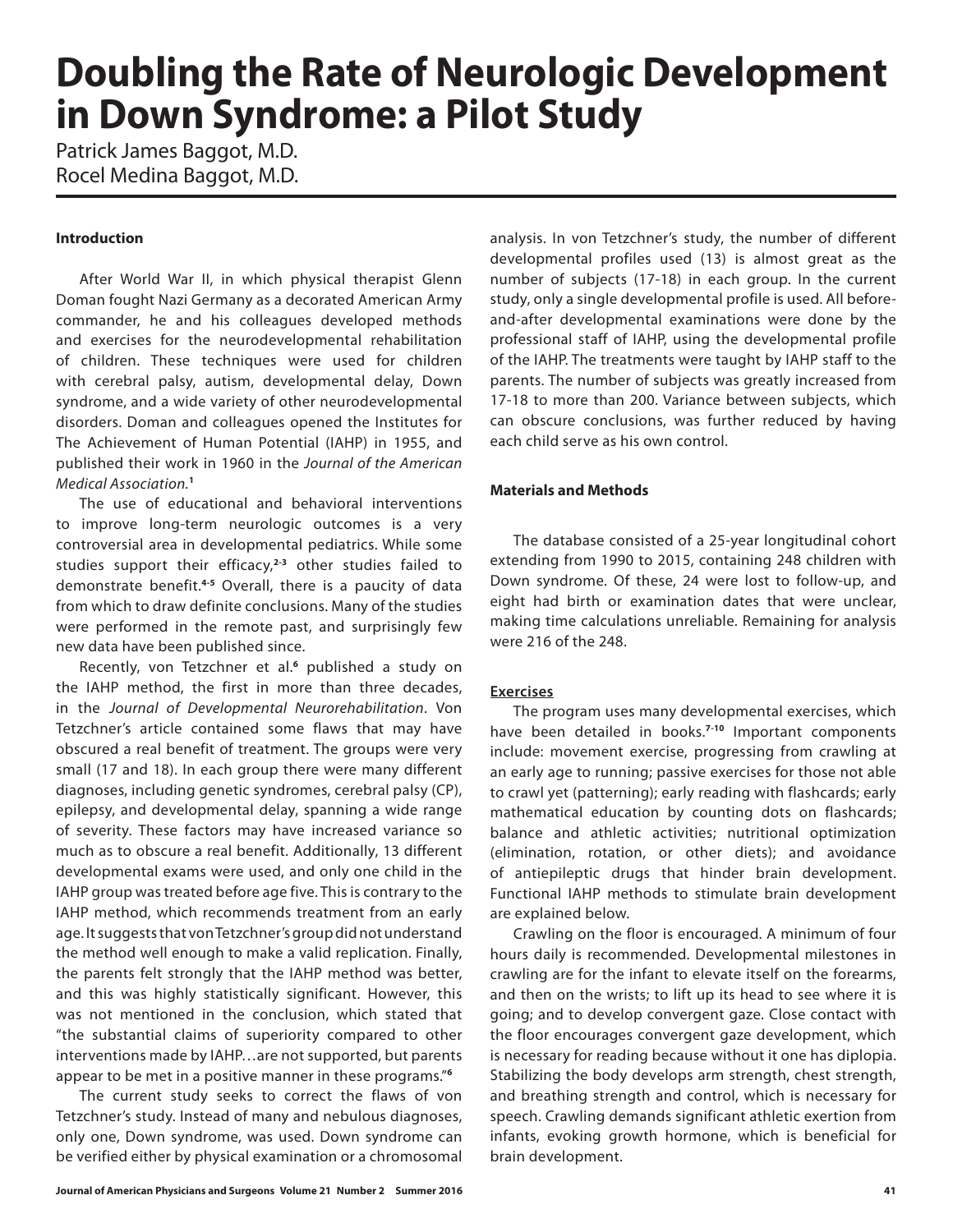Patterning is teaching a child how a motor activity feels, or teaching the sensory portion of a motor movement. When teaching one's child to draw, one could place the pencil in the child's hands, and then move the child's hands to draw. Many parents teach their children how to ride a bike by placing the child on the seat and moving the bike passively, helping the child with balance. Most parents have done patterning.

If children have difficulty crawling, then patterning is appropriate. To teach the child to crawl by passive movement requires a team of three. The team moves the head and each limb in proper sequence. If one did not understand the purpose, patterning would appear bizarre. Crawling in a cross-pattern requires coordination of head, arms and legs. In IAHP experience, it promotes development.

Brachiation is moving across a jungle gym (ladder parallel to floor) while hanging from it by the hands. It recalls the movement of primates, before they descended from the trees to walk on the ground. It demands strength in the arms, accurate vision and hand placement, and balance. Swimming develops arm strength and breath control. Swimming stimulates brain development, especially at a young age.

Beyond crawling, children may walk, walk on uneven surfaces, climb and descend stairs, walk on logs, and run. These develop balance. Newborns are taught balance passively by swinging them through the air or moving them on a pad, replicating the movements airplanes make, such as pitch, yaw, roll, etc. Running is a strong stimulus for brain development. IAHP encourages all sports, dance, balance moves, and gymnastics. From the IAHP perspective, exercise is more about the brain than the limbs.

Many children with neurologic disabilities have small stature and small lung volumes. The children often do a treatment called "masking" for one minute per hour. Breathing from a special mask raises carbon dioxide, which is considered to stimulate lung development, chest volume, and cerebral vasodilatation. In IAHP's experience, masking may enhance chest size, stature, and head circumference.

Reading may be taught at ages 4-6 months, one word at a time. Two-inch bright red letters are printed on flashcards. This is because newborns and infants have poor ability to focus and converge. Their vision is blurry. The cerebral cortex, which interprets the images, is also under development. In this early stage, whole-word reading works best. Words are more concrete and practical, while letters are abstract. The children intuitively develop phonics while learning words. Early reading demands that the infant visual cortex develops, so as to perform at the level of an older child. Stimulating cortical development is the point.

Math is taught early by counting red dots placed randomly on a flashcard. While Arabic numerals are abstract, dots are concrete and are more easily understood by infants. This develops estimation, a right-brain form of math. Memorizing multiplication tables is an approach to math more like language—a left-brain approach. Thus, estimation develops a parallel neural circuitry for mathematics.

It is most important to make learning fun. Children

naturally love learning. Parents have an urge to test the infant, but infants don't like being tested any more than adults do. Short teaching interludes (five words) with minimum testing are most effective.

# **Role of Staff and Caregivers**

IAHP provides course work through which parents and caregivers are taught the therapy. The parents and caregivers are the therapists. IAHP staff teach the courses, counsel the therapist-parents, and perform the developmental examinations.

### **Developmental Assessments**

The IAHP developmental profile is the Doman-Delacato profile. Each patient received a thorough developmental assessment by professional institute staff at initial examination and first follow-up. In each case a global neurologic age was determined. The chronologic ages were determined from the dates of the examination and the birth date. The ratio of global neurologic age (NA) divided by chronologic age (CA) were determined. The ratio of the global NA/CA was also determined at the first follow-up.

The median time from birth to initial exam was 16 months, and the average time was 26 months. The median time from initial exam to first follow-up was 8 months, and the average time was 13 months.

The Institutional Review Board of the IAHP approved the study.

### **Results**

Some patients ordered materials and began some treatment, not wishing to wait for the initial assessment. In the data, one can see some children doing surprisingly well before IAHP treatment was formally begun. No Down syndrome patients were normal or better without some form of IAHP treatment. If some patients had not begun IAHP treatment before the initial assessment, the results of the study might have shown a stronger treatment effect.

Figure 1 illustrates one representative child who had a NA of 7.89 at first exam at age 12.96 months. The initial slope was 7.89/12.96=0.61. The slope of 0.61 means that the child developed at a rate of 6 months of neurologic progress per 10-month interval. At the first follow-up, the child had a NA=21.04 months at a CA=20.46 months. The slope of the second interval was (NA=21.04-7.89=13.15)/ (CA=20.46- 12.96=7.5 months). The second slope (13.15/7.5=1.75) indicates that in the second interval, the child progressed at a rate of 1.75, or 17 months per 10-month interval. Thus, much more rapid developmental progress was made. For an individual patient, this figure illustrates the difference between slopes before and after IAHP treatment, which are compared in the paired T-test (see below).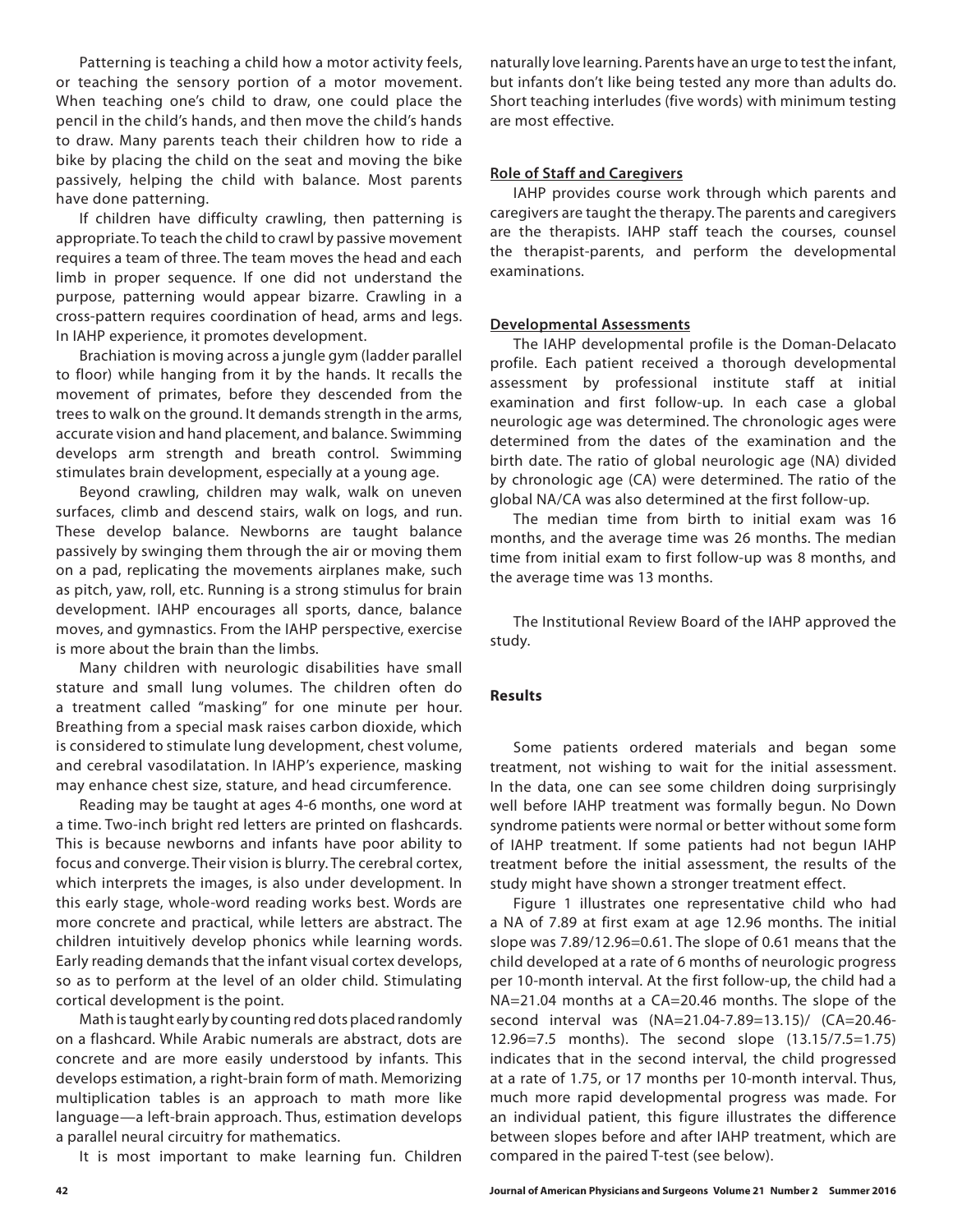

**Figure 1.** Rate of Neurologic Development of One Patient before and after IAHP Treatment

Figure 2 demonstrates that before treatment at IAHP, subjects had made about half as much progress as would normally be expected for their chronologic age. The figure is square, with time in months equal on X and Y axes. If neurologic progress in months were equal to chronologic time in months, it would be represented by a line from the lower left corner to the upper right corner of the diagram (slope=1.0). In Down syndrome with standard treatment (before IAHP treatment) the ratio of change (slope) in neurologic age (NA) over chronologic age (CA) had a mean of 0.55 with a mode of 0.5. These results with the developmental profile of the Institute agree with what is generally known about Down syndrome. Generally, one would expect a median intelligence quotient (IQ) of 40 with the range of 25 to 70.



**Figure 2.** Neurologic Age vs. Chronologic Age at Initial Assessment

Figure 3 demonstrates that after IAHP treatment, the rate of change (slope) of neurologic progress per unit time more than doubled. The post-treatment average was 1.43, and the mode was 1.2. Note that when the first follow-up occurred at a very short interval after the initial exam, a line representing the data would have a much steeper slope. There are likely two reasons for this. One is that when stimuli are novel (learning something new rather than something old), brain development is promoted. A second reason is that if, but only if, the method did really make a difference, a short time interval accentuates the contrast between the standard method and the new method.



**Figure 3.** Change in Neurologic Age vs. Change in Chronologic Age at Follow-up Assessment

Figure 4 plots the slopes of the rate of change of NA/CA before IAHP treatment (when child was presumably receiving standard treatment) and after IAHP treatment. The frequency distribution of the rates of change is shifted to the right after IAHP treatment, towards more rapid development. A paired T-test was performed, comparing pre-treatment rate of neurologic progress in each patient with the post-treatment rate of neurologic progress in the same patient. The pretreatment rate of neurologic development was subtracted from the post-treatment rate of neurologic development. If the pre-treatment progress was equal to the post treatment progress, this difference would be zero. If before IAHP treatment, a child made 5 months of neurologic progress in 10 months, and after treatment began made 14 months of progress in 10 months (more than doubling in the child's rate of development), the difference would be 9 months greater progress in 10 months, or 0.9.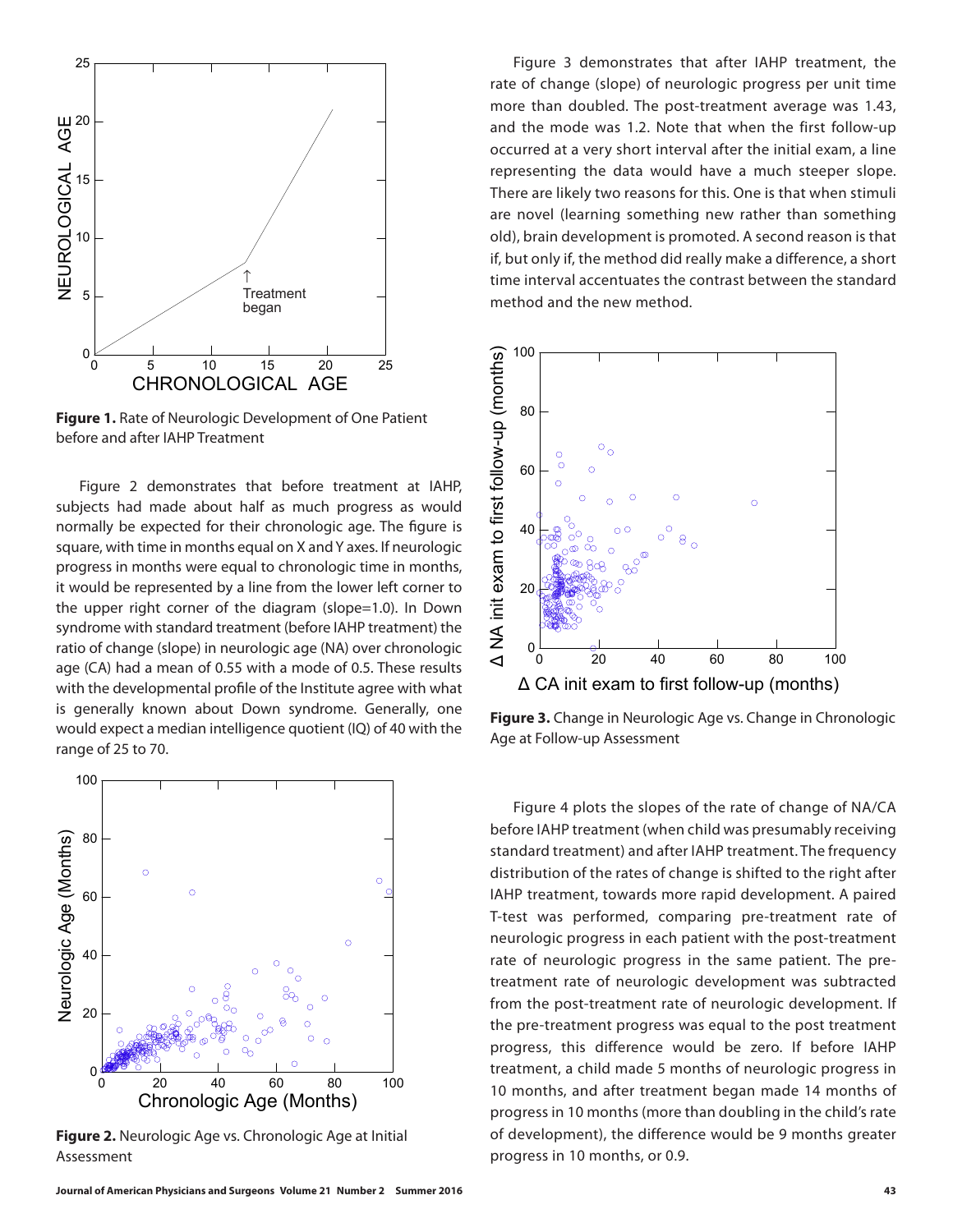

**Figure 4.** Rate of Change in Neurologic Age vs. Change in Chronologic Age at Initial Assessment (above) and Follow-up

The mean difference was 0.87 months of neurologic progress per month. The 95% confidence interval for the difference was 0.75 to 1.0. These data indicate a strong beneficial effect of treatment. Because the confidence interval does not overlap zero, the results are statistically significant. The *P* value is < 10**-15**.

# **Discussion**

In the Middle Ages in Europe, literacy was very uncommon. Now most children in the Western world are expected to be able to read and write. The reason for the difference is that children now attend school six to eight hours per day. This previously unforeseen treatment (all children attend school) yields a previously unforeseen result (most children are now literate).

According to an old paradigm, mentally retarded children (now more often called intellectually or cognitively disabled) are uneducable and incurable. In the old paradigm, significant training would be a waste of time and effort. Many children were institutionalized. According to a newer paradigm, brain performance and intelligence are trainable. If a child has an IQ of 50, it means that in 10 months' time, only five months' progress is made. From the perspective that training improves performance, the definition of the problem also suggests the solution. This relationship makes the recommendation for intensified treatment obvious in a newer paradigm.

The effects of sensory stimulation and training on brain development have been studied in animals. Beginning in the 1960s, Rosenzweig et al.**<sup>11</sup>** spawned a large body of literature on the effects of environmental enrichment on the brain.**<sup>12</sup>** This term refers to functional methods to enhance brain development. Environmental enrichment is composed of complex inanimate and social stimulation including voluntary exercise. Sensory inputs may be auditory, visual, tactile, and/ or social.**<sup>13</sup>** Beneficial effects on brain development, seen across multiple animal species including humans, include enhancement of gross and microscopic brain morphology; enhanced biochemical effects such as neurotransmitters and neurotrophic molecules; enhanced physiologic processes such as long-term potentiation; and improved behavioral and cognitive processes such as learning, memory, problem solving, and social interactions.**<sup>12</sup>** Beneficial effects on brain development can correct or improve prior neurologic insults that result from sensory deprivation. They may remediate or improve neurologic injuries, developmental delays, and/or genetic syndromes (e.g. Down syndrome).**<sup>12</sup>**

Each of the components of environmental enrichment has effects on the brain. Exercise stimulates neural plasticity. This leads to enhanced neurogenesis, learning, and cognitive performance.**<sup>14</sup>** These enhancements are seen in the cerebellum, cerebral cortex, hippocampus, and globally.**<sup>14</sup>** Exercise enhances intelligence and academic achievement both in normal children and in those with mental retardation.**<sup>15</sup>** The benefit is increased when exercise is combined mental training.**<sup>16</sup>** Combined mental and physical training can enhance neurogenesis (neuron replication) and also neuron survival (limiting apoptotic loss of newly elaborated neurons).

Different types of sensory stimulation also promote neurogenesis, brain growth, cognition, and learning. Auditory stimulation, ideally including the mother's voice, stimulates the auditory cortex so much that one can measure increased thickness of the auditory cortex with cranial ultrasound.**<sup>17</sup>** Visual sensory deprivation has profound negative effects on brain development, and visual stimulation enhances brain development.**<sup>12</sup>** Tactile stimulation also enhances brain development. Stimulation of one sensory channel (e.g. tactile) stimulates development in other sensory (e.g. visual) and motor modalities.**18** In general, there is substantial crosspollination, such that stimulation of one sensory input or motor skill enhances other sensory channels and motor capabilities.**<sup>12</sup>** These principles work across a range of species,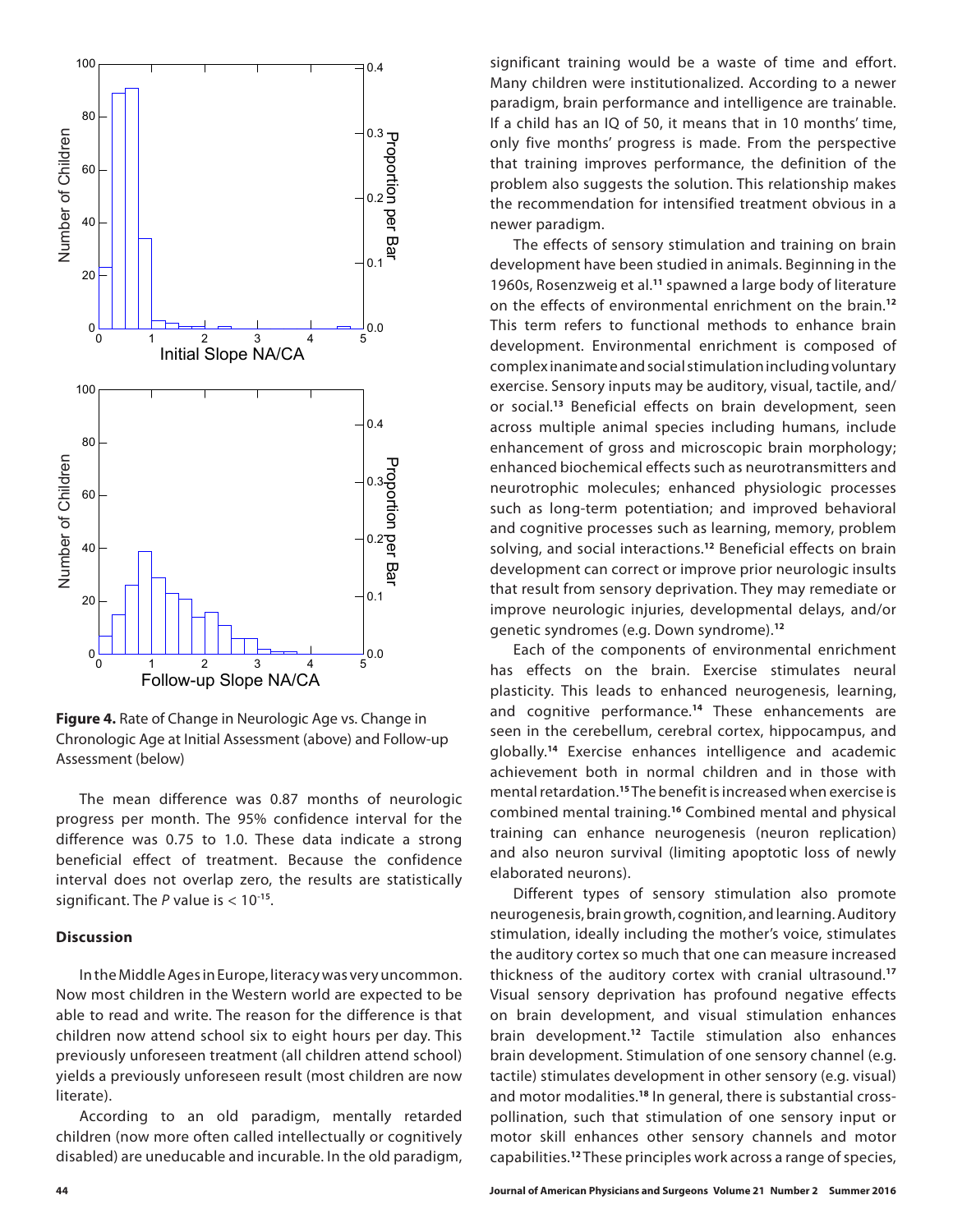in normal and pathologic conditions.**<sup>12</sup>** Development is a physiologic process, and can be manipulated, just like pulse or blood pressure.

The literature on environmental enrichment provides a strong foundation in animal research for IAHP methods. Adoption literature suggests environmental enrichment also works in humans. In some institutions and orphanages, there is an "institutionalization syndrome" composed of growth delays, neuro-behavioral alterations, low IQ, disorganized attachment, and impaired language abilities.**<sup>19</sup>** These result from neglect and diminished social and sensory stimulation. Clearly, enhanced caregiving can strongly mitigate or alleviate these effects of neglect.**<sup>19</sup>**

In one study, adoption from lower socioeconomic status to higher socioeconomic status caused IQs to improve from a mean of 77 to a mean of 98.**<sup>20</sup>** Five other studies confirmed that adoption from lower socioeconomic status to higher socioeconomic status improved IQs and cognitive performance.**<sup>20</sup>** From these adoption studies, one can conclude that intelligence is not immutable, but can change. Functional stimulation (environmental enrichment) can effect a significant improvement in intelligence, development, and performance.

If a child suffered severe neglect and sensory deprivation, the child could be mentally retarded. If at age 2 he achieved one-year milestones, he would have a developmental quotient of 50 (1/2 x 100). If the child was transferred to an enriched or stimulating environment, he could make more rapid progress. During a second period, the child might make three years of progress in two years. During the second period, the child might have had a developmental quotient of 150 (3/2 x 100). This is called catch-up recovery. If at age 4 the child had four-year milestones, he would have a developmental quotient of 100 (4/4 x 100).

Some children were, in fact, severely neglected in Romanian orphanages.**21-22** One group had good results when adopted before age 2. Evaluation before adoption revealed severe global privation. Children suffered such severe neglect that they were mostly below the third percentile (mentally retarded). They had Denver developmental quotients of approximately 50. The Romanian orphan children were adopted into more loving and stimulating British families. When reexamined at age four, they had nearly complete recovery of cognitive abilities. They had intelligence quotients in the 90s (normal) after recovery. Thus, nearly complete recovery from mental retardation by means of environmental enrichment has been demonstrated in humans.**21-22** Even moderate mental retardation could have nearly complete recovery.

It was once thought that genetic, congenital, or neurologic conditions were incurable, but more recently this has been challenged.**<sup>12</sup>** In a mouse model of perinatal anoxic brain damage, environmental enrichment reversed developmental delays in inhibitory interneurons.**<sup>23</sup>** Similarly, in a rat model of cerebral palsy, environmental enrichment was able to prevent motor deficits.**<sup>24</sup>** After noise-induced impairment of the auditory cerebral cortex, environmental enrichment rescued cortical neuron function**<sup>25</sup>** and promoted recovery of degraded auditory cortical processing.**<sup>26</sup>** In rats with cerebral cortical malformations, environmental enrichment resulted in improved cognition.**<sup>27</sup>**

Studies in a mouse model of Down syndrome suggest that exercise and environmental enrichment enhance neurologic development and performance in this condition as well. In the Ts65Dn mouse, environmental enrichment led to more complex branching of the dendritic trees of neurons,**<sup>28</sup>** and exercise led to improvement in learning abilities and hippocampal neurogenesis.**<sup>29</sup>** Other studies showed that environmental enrichment improved cognitive abilities, synaptic plasticity, and visual functions,**<sup>30</sup>** and that it enhanced memory, cognition, visual system maturation, hippocampal neural plasticity, and brain function.**<sup>31</sup>**

In a human study, multi-sensory massage enhanced visual function and accelerated development in children with Down syndrome.**<sup>18</sup>** Prenatal and perinatal environmental enrichment enhanced or restored anatomy, behavior, learning, and memory in both animals**32-33** and humans.**<sup>34</sup>**

Figure 4 shows that there is more variance in patients using IAHP treatment than prior to treatment. This may be because both children and parents may make greater or lesser efforts at educational and treatment exercises. Also, in cases where follow-up was short, the novelty of a new treatment may accentuate the effect (Figure 3). When education is the treatment, teaching something new has greater effect than teaching something old. Novelty enhances the effect of environmental enrichment.

Strengths of this study may include measures to reduce variance. It is widely thought that standard therapy has no significant benefit over no therapy.**<sup>6</sup>** If similar measures were used to reduce variance, standard therapy might be shown to be superior to no therapy.

A potential weakness of this study is that all evaluations were done at IAHP. In future work, independent outside evaluation may strengthen the credibility of the conclusions. This method should also be studied with longer follow-up and across different diagnoses.

The rapid rate of improvement—more than doubling in many children—might seem hard to believe, but it is consistent with studies of adopted Romanian orphans and animal studies.

Environmental enrichment uses the concept of holistic cerebral stimulation, recognizing that to greater and lesser degrees, most areas of the brain are connected one way or another with most other areas of the brain. Depressing one cortical function tends to depress other cortical functions to some degree. Conversely, stimulating one cortical function tends to stimulate other cortical functions to some degree. This is illustrated in IAHP's experience that children, even those with profound brain injuries, can begin learning to read at age 2 or even earlier and should be given the opportunity.